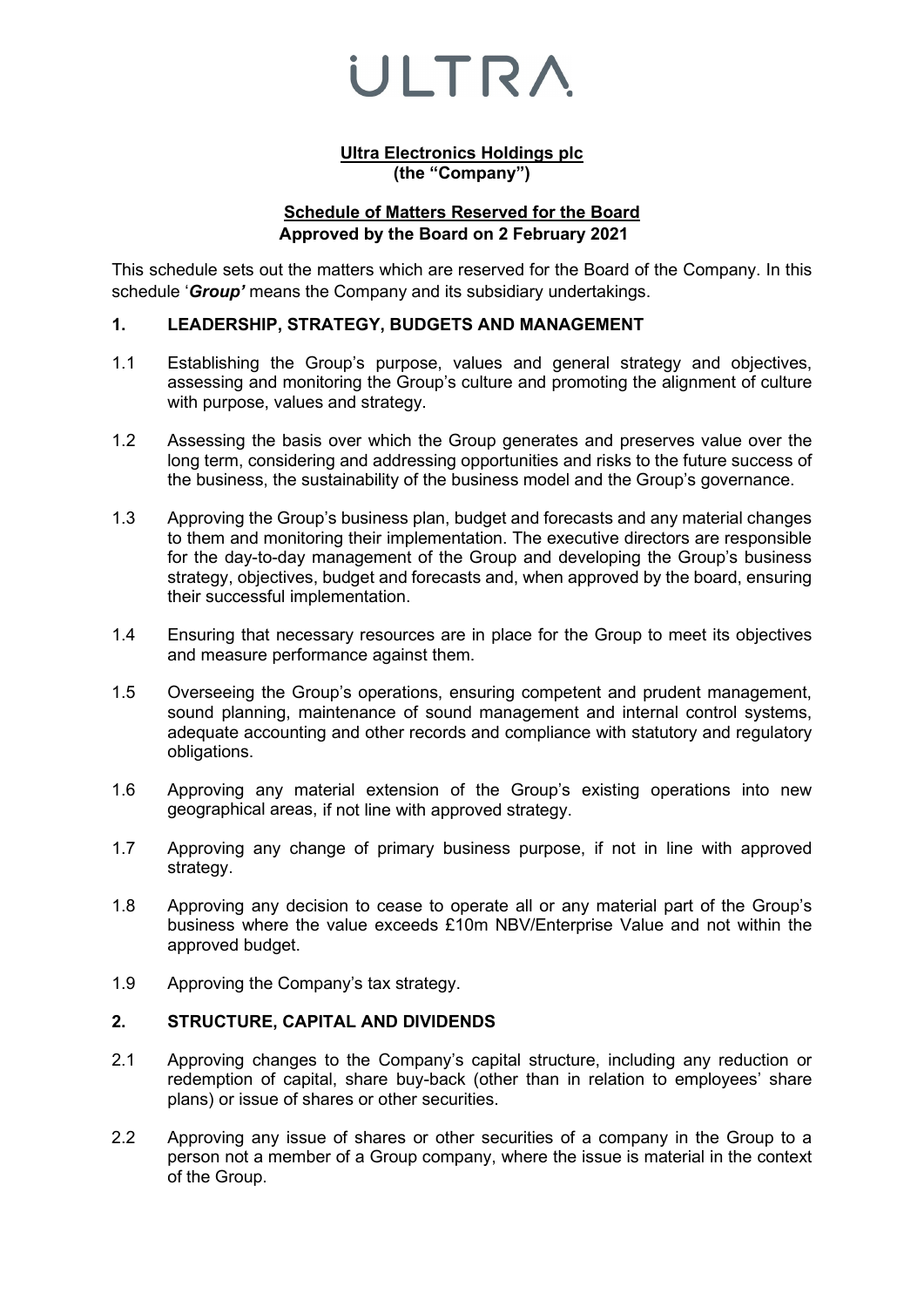- 2.3 Approving any proposed alteration to the articles of association of the Company.
- 2.4 Approving any changes to the Company's listing or listings, or the markets on which its securities are traded.
- 2.5 Approving any major restructuring or reorganisation of the Group.
- 2.6 Approving any acquisitions or disposals if consideration (including net debt) exceeds £25m.
- 2.7 Approving any major changes to the Group's management or control structures.
- 2.8 Approving any joint ventures if value contributed exceeds £10m.
- 2.9 Approving the Company's dividend policy and the payment of any interim dividend, the recommendation to shareholders in general meeting of any final dividend, and any other distribution by the Company.

### **3. FINANCIAL MATTERS**

- 3.1 Approving unbudgeted capital expenditure in excess of 10% of Group annual budgeted capital expenditure individually or in aggregate.
- 3.2 Approving all leases if the value is equal to, or in excess of, £10m, or if the contractual term is greater than 10 years.
- 3.3 Approving asset disposals in excess of £10m.
- 3.4 Approving unbudgeted Independent Research and Development ("IR&D") equal to, or in excess of 10% of Group annual budgeted capital expenditure individually or in aggregate. Approving any new borrowings facilities, or material changes to existing borrowing facilities, in excess of £50m.
- 3.5 Approving any non-ordinary course foreign exchange e.g. M&A.

### **4. FINANCIAL AND OTHER REPORTING**

- 4.1 Approving the Company's annual report and accounts (including the financial statements and the strategic report, directors' report, directors' remuneration report and corporate governance statement).
- 4.2 Approving the Company's half-yearly financial report (including financial statements, interim management report and responsibility statement).
- 4.3 Approving any preliminary announcement of final results by the Company.
- 4.4 With advice from the audit committee, ensuring the Company's annual report and accounts and half-yearly report are fair, balanced and understandable and provide the information necessary for shareholders to assess the Company's position and performance, business model and strategy.
- 4.5 Ensuring all price-sensitive public records and reports to regulators issued by the Company are fair, balanced and understandable.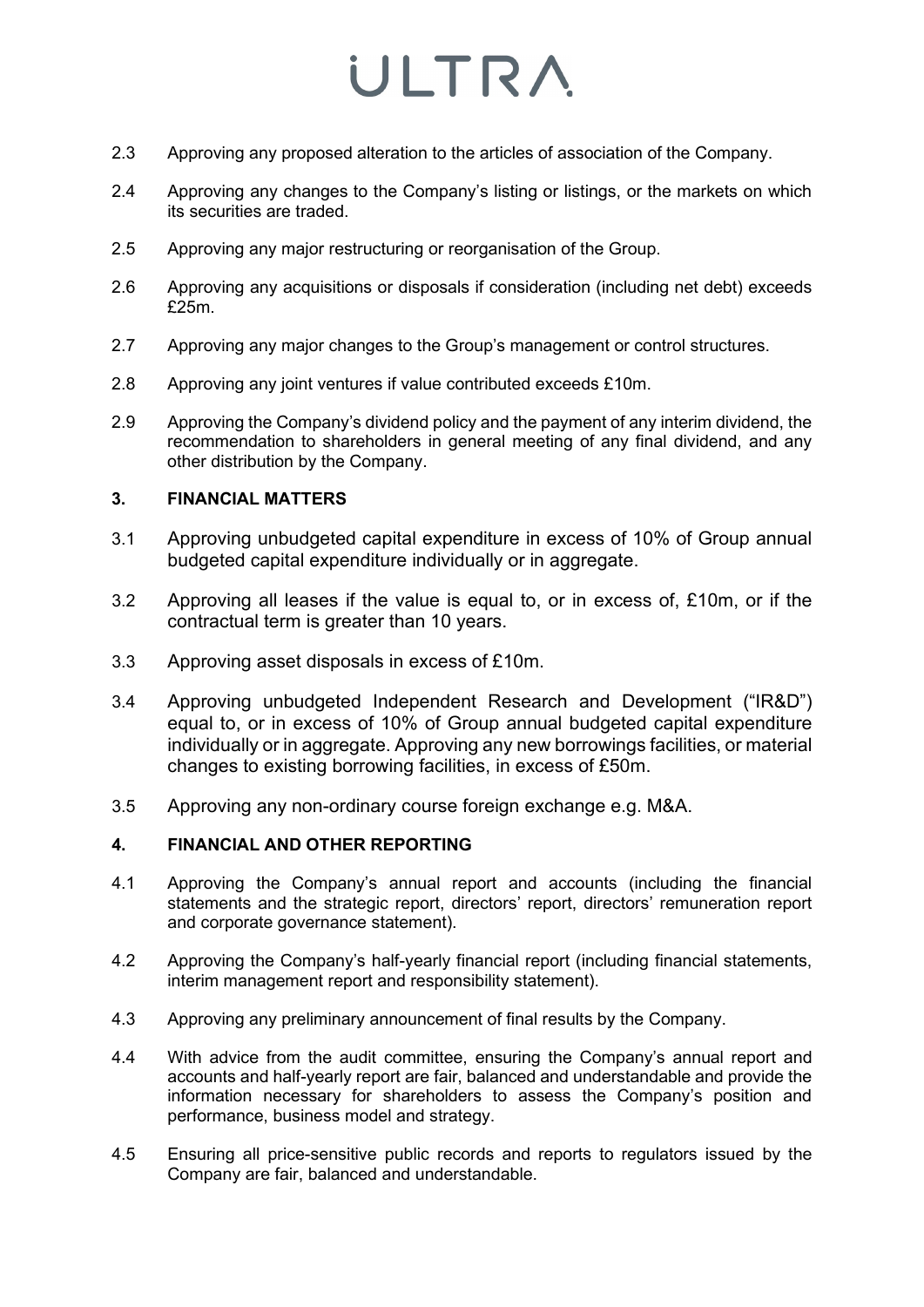- 4.6 Approving any material changes in the Company's accounting policies and practices.
- 4.7 With advice from the audit committee, considering whether it is appropriate to adopt the going concern basis of accounting in preparing annual and half-year financial statements, and the Company's ability to continue to do so, and reporting accordingly.
- 4.8 With advice from the audit committee, assessing the prospects of the Company (and choosing the period over which to do so) and considering whether the board can reasonably expect the Company to be able to continue in operation and meet its liabilities as they fall due over the period of their assessment and reporting accordingly in the annual report.
- 4.9 Approving the Company's slavery and human trafficking statement under the Modern Slavery Act 2015 and any other statement required by law to be approved by the board.

### **5. AUDIT, RISK AND INTERNAL CONTROLS**

- 5.1 Ensuring the Group has a framework of prudent and effective controls, which enable risk to be assessed and managed.
- 5.2 Establishing procedures to manage risk, oversee the internal control framework (including procedures for the detection of fraud and the prevention of bribery), and determine the nature and extent of the principal risks the Group is willing to take to achieve its long-term strategic objectives.
- 5.3 Establishing formal and transparent policies and procedures to ensure the independence and effectiveness of the Group's internal and external audit functions and the integrity of the financial and narrative statements.
- 5.4 Carrying out a robust assessment of the Group's emerging and principal risks, overseeing procedures for identifying emerging risks, and procedures for managing and mitigating principal risks.
- 5.5 Monitoring the Group's risk management and internal control systems (covering all material controls including financial, operational and compliance controls) and, at least annually, carry out a review of their effectiveness.
- 5.6 Making any major decision relating to the conduct (or settlement) of any material legal proceedings or arbitration to which the Company or another member of the Group is a party where the potential liability or claim is in excess of £5m.
- 5.7 Adopting (or making a material amendment or variation to) the Group's major policies including, but not limited to, whistleblowing, anti-bribery and corruption, share dealing and the Company's Code of Conduct.
- 5.8 Overseeing the audit and risk committee and ensuring that the committee as a whole and its members have the relevant competencies.
- 5.9 With the audit committee's advice, make recommendations to shareholders relating to the appointment, re-appointment or removal of the Company's external auditors.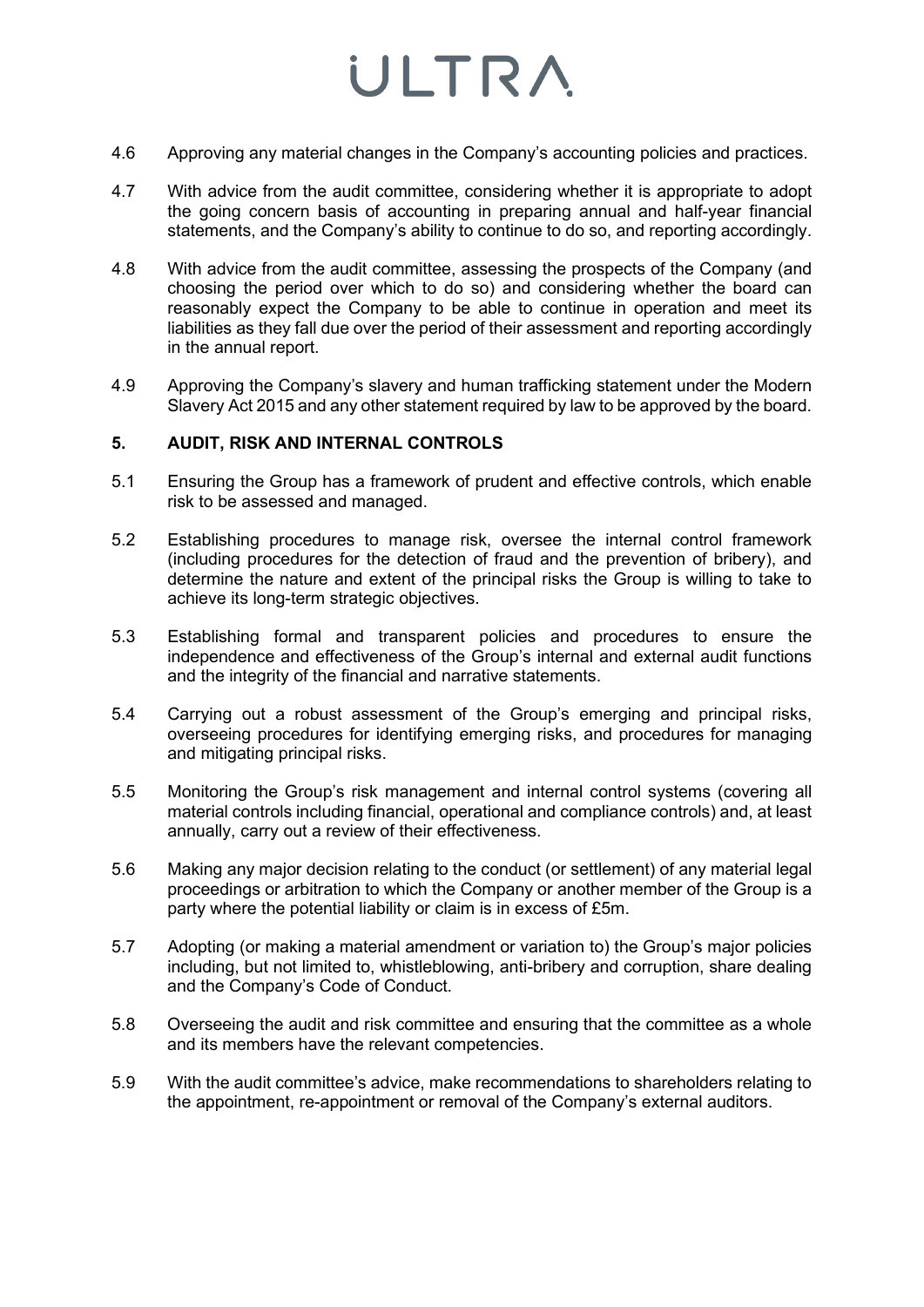### **6. BID & CONTRACT MATTERS**

- 6.1 Approve bid and contracts matters in accordance with the limits stated in the Group's Bid and Pricing Management Policy.
- 6.2 Approving any unlimited Parent Company Guarantees ("PCGs") and any PCGs of £50m or higher.
- 6.3 Approving offset commitments greater than 100% of contract value or with a value
	- i) by project in excess of £25m; or
	- ii) by country in excess of £75m.
- 6.4 Approving any trading at risk in excess of £5m.
- 6.5 Approving any takeover offer for another company that is subject to the City Code on Takeovers and Mergers.

### **7. SHAREHOLDERS AND OTHER STAKEHOLDERS**

- 7.1 Ensuring an effective engagement strategy with, and encouraging participation from, shareholders, the workforce and other key stakeholders and keeping engagement mechanisms under review.
- 7.2 Ensuring an appropriate method for gathering the views of the workforce is in place.
- 7.3 With advice from the audit committee and the remuneration committee, ensuring that workforce policies and practices are consistent with the Group's purpose and values and support its long-term sustainable success.
- 7.4 Establishing and monitoring procedures by which the workforce can raise any matters of concern and arrangements for investigation and follow-up.
- 7.5 Convening general meetings of the Company, including approving notices of general meetings and related documents.
- 7.6 Approving press releases concerning matters decided by the board.

### **8. BOARD MEMBERSHIP AND OTHER APPOINTMENTS**

- 8.1 Overseeing the nomination committee, which leads the process for board appointments, ensures plans are in place for orderly succession to the board and senior management positions, and oversees the development of a diverse pipeline for succession.
- 8.2 With the advice of the nomination committee:
	- (a) making any changes to the structure, size and composition of the board and making appointments to the board;
	- (b) facilitating adequate succession planning for the board and senior management;
	- (c) considering and determining the independence of non-executive directors;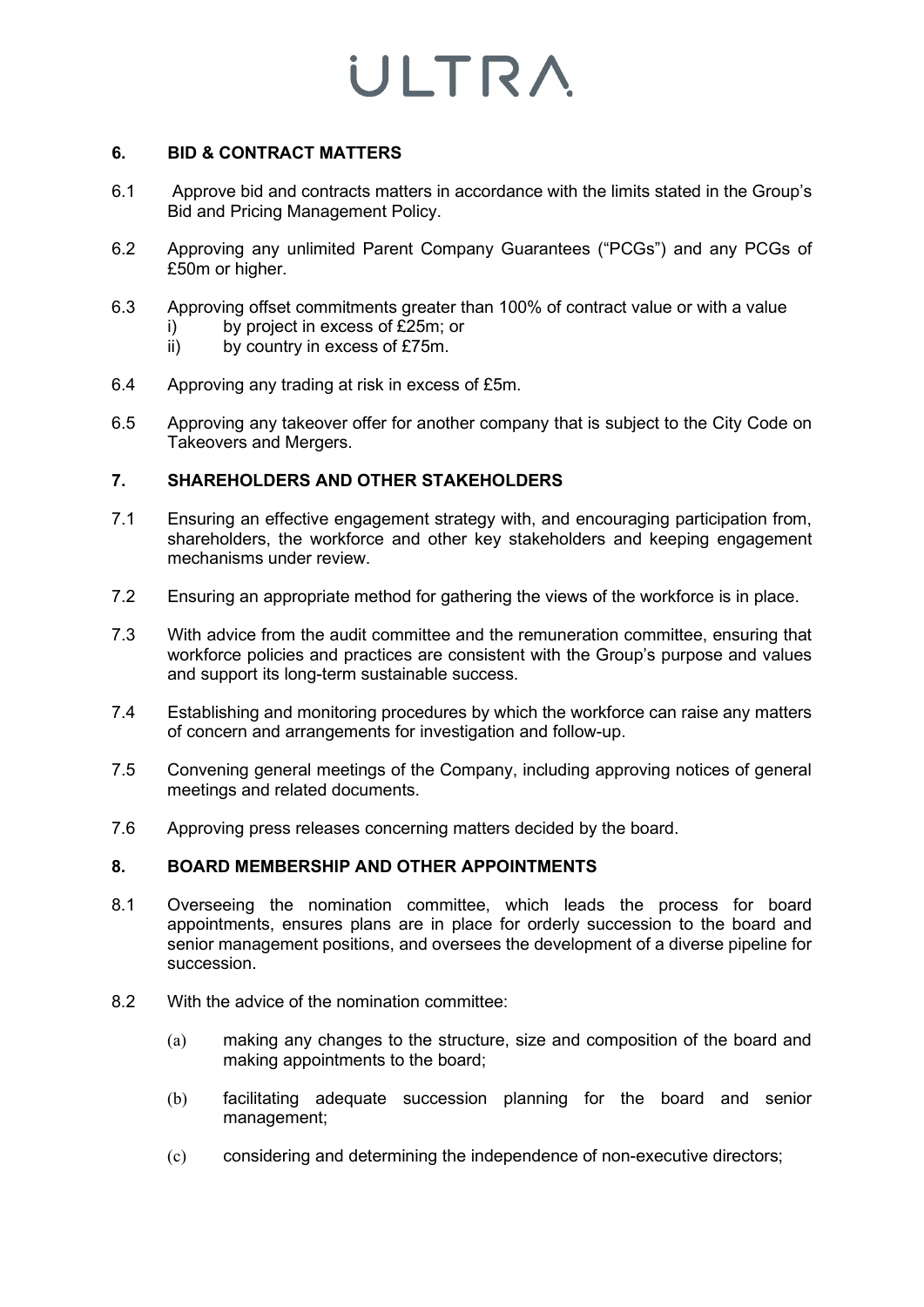- (d) considering and determining whether or not to approve directors' external appointments;
- (e) identifying and managing actual or potential conflicts of interest;
- (f) appointing the chief executive officer and the chair;
- (g) appointing the senior independent director;
- (h) considering and determining whether a director should continue in office at the end of his/her term of office and whether a director should be proposed for election or re-election by shareholders at the annual general meeting; and
- (i) considering and determining whether a director should continue in office at any time, including suspending or terminating the service of an executive director as an employee.
- 8.3 Appointing and removing the company secretary.

### **9. BOARD COMMITTEES AND OTHER DELEGATION**

- 9.1 Establishing board committees and approving their terms of reference.
- 9.2 Appointing the members and the chair of any board committee, and approving any changes to the composition of committees.
- 9.3 Facilitating the formal and rigorous evaluation of the performance of the board, its committees, the chair and individual directors.
- 9.4 Receiving reports and recommendations from committees.
- 9.5 Approving the statement of the responsibilities of the chair, the chief executive officer and the senior independent director.
- 9.6 Approving the division of responsibilities between the chair and the chief executive officer.
- 9.7 Approving the scope and terms of any delegation of authority given to the chief executive officer, Chief Financial Officer and other directors and senior managers to approve expenditure, investments, and such other matters as the board may determine.

#### **10. REMUNERATION**

- 10.1 Overseeing the remuneration committee, which is responsible for determining the policy for executive director remuneration and setting remuneration for the chair, and executive directors.
- 10.2 With the advice of the remuneration committee, establishing a formal and transparent procedure for developing policy on the remuneration of executive directors and the chair.
- 10.3 Determining the remuneration of non-executive directors in accordance with the articles of association.